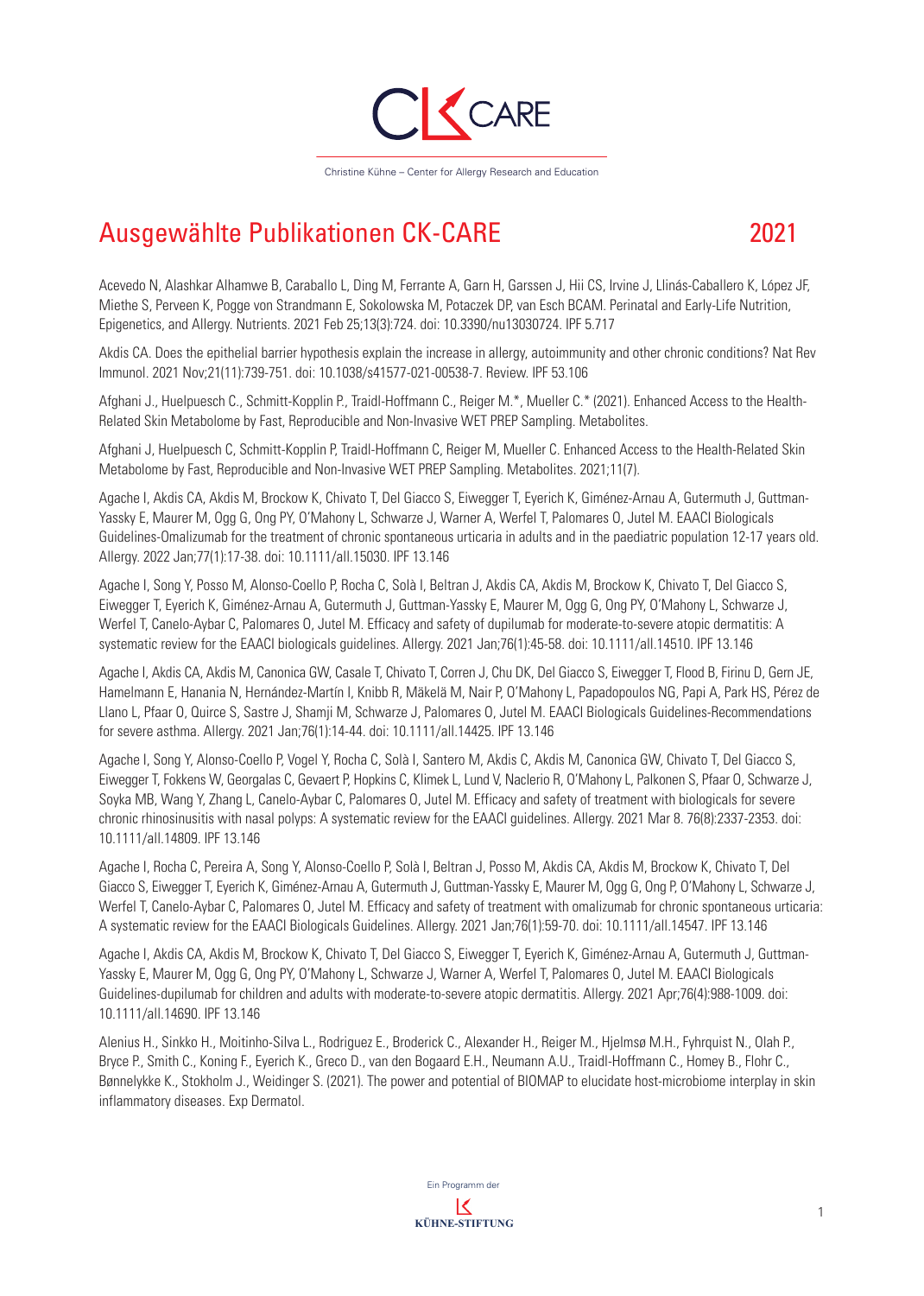

Alkotob SS, Cannedy C, Harter K, Movassagh H, Paudel B, Prunicki M, et al. Advances and novel developments in environmental influences on the development of atopic diseases. Allergy. 2020;75(12):3077-86.

Bieber T, Simpson EL, Silverberg JI, Thaçi D, Paul C, Pink AE, Kataoka Y, Chu CY, DiBonaventura M, Rojo R, Antinew J, Ionita I, Sinclair R, Forman S, Zdybski J, Biswas P, Malhotra B, Zhang F, Valdez H. Comparing abrocitinib and dupilumab in the treatment of atopic dermatitis: a plain language summary. Immunotherapy. 2022 Jan;14(1):5-14. doi: 10.2217/imt-2021-0224. Epub 2021 Nov 15.PMID: 34775830

Bieber T, Simpson EL, Silverberg JI, Thaçi D, Paul C, Pink AE, Kataoka Y, Chu CY, DiBonaventura M, Rojo R, Antinew J, Ionita I, Sinclair R, Forman S, Zdybski J, Biswas P, Malhotra B, Zhang F, Valdez H. Abrocitinib versus Placebo or Dupilumab for Atopic Dermatitis. JADE COMPARE Investigators.N Engl J Med. 2021 Mar 25;384(12):1101-1112. doi: 10.1056/NEJMoa2019380.PMID: 33761207 Clinical Trial.

Bousquet J, Agache I, Blain H, Jutel M, Ventura MT, Worm M, Del Giacco S, Benetos A, Bilo MB, Czarlewski W, Abdul Latiff AH, Al-Ahmad M, Angier E, Annesi-Maesano I, Atanaskovic-Markovic M, Bachert C, Barbaud A, Bedbrook A, Bennoor KS, Berghea EC, Bindslev-Jensen C, Bonini S, Bosnic-Anticevich S, Brockow K, Brussino L, Camargos P, Canonica GW, Cardona V, Carreiro-Martins P, Carriazo A, Casale T, Caubet JC, Cecchi L, Cherubini A, Christoff G, Chu DK, Cruz AA, Dokic D, El-Gamal Y, Ebisawa M, Eberlein B, Farrell J, Fernandez-Rivas M, Fokkens WJ, Fonseca JA, Gao Y, Gavazzi G, Gawlik R, Gelincik A, Gemicioğlu B, Gotua M, Guérin O, Haahtela T, Hoffmann-Sommergruber K, Hoffmann HJ, Hofmann M, Hrubisko M, lenaIllario M, Irani C, Ispayeva Z, Ivancevich JC, Julge K, Kaidashev I, Khaitov M, Knol E, Kraxner H, Kuna P, Kvedariene V, Lauerma A, Le LT, Le Moing V, Levin M, Louis R, Lourenco O, Mahler V, Martin FC, Matucci A, Milenkovic B, Miot S, Montella E, Morais-Almeida M, Mortz CG, Mullol J, Namazova-Baranova L, Neffen H, Nekam K, Niedoszytko M, Odemyr M, O'Hehir RE, Okamoto Y, Ollert M, Palomares O, Papadopoulos NG, Panzner P, Passalacqua G, Patella V, Petrovic M, Pfaar O, Pham-Thi N, Plavec D, Popov TA, Recto MT, Regateiro FS, Reynes J, Roller-Winsberger RE, Rolland Y, Romano A, Rondon C, Rottem M, Rouadi PW, Salles N, Samolinski B, Santos AF, Serpa FS, Sastre J, Schols JMGA, Scichilone N, Sediva A, Shamji MH, Sheikh A, Skypala I, Smolinska S, Sokolowska M, Sousa-Pinto B, Sova M, Stelmach R, Sturm G, Wallace D, Walusiak-Skorupa J, Wang DY, Waserman S, Yorgancioglu A, Yusuf OM, Zernotti M, Zidarn M, Chivato T, Akdis CA, Zuberbier T, Klimek L. Management of anaphylaxis due to COVID-19 vaccines in the elderly. Allergy. 2021 Apr 2. doi: 10.1111/all.14838. Online ahead of print. PMID: 33811358. IPF 13.146

Bousquet J, Pfaar O, Agache I, Bedbrook A, Akdis CA, Canonica GW, Chivato T, Al-Ahmad M, Abdul Latiff AH, Ansotegui IJ, Bachert C, Baharuddin A, Bergmann KC, Bindslev-Jensen C, Bjermer L, Bonini M, Bosnic-Anticevich S, Bosse I, Brough HA, Brussino L, Calderon MA, Caraballo L, Cardona V, Carreiro-Martins P, Casale T, Cecchi L, Cepeda Sarabia AM, Chkhartishvili E, Chu DK, Cirule I, Cruz AA, Czarlewski W, Del Giacco S, Demoly P, Devillier P, Dokic D, Durham SL, Ebisawa M, El-Gamal Y, Emuzyte R, Gamkrelidze A, Fauquert JL, Fiocchi A, Fokkens WJ, Fonseca JA, Fontaine JF, Gawlik R, Gelincik A, Gemicioglu B, Gereda JE, Gerth van Wijk R, Gomez RM, Gotua M, Grisle I, Guzmán MA, Haahtela T, Halken S, Heffler E, Hoffmann-Sommergruber K, Hossny E, Hrubiško M, Irani C, Ivancevich JC, Ispayeva Z, Julge K, Kaidashev I, Kalayci O, Khaitov M, Klimek L, Knol E, Kowalski ML, Kraxner H, Kull I, Kuna P, Kvedariene V, Kritikos V, Lauerma A, Lau S, Laune D, Levin M, Larenas-Linnemann DE, Lodrup Carlsen KC, Lombardi C, Lourenço OM, Mahboub B, Malling HJ, Manning P, Marshall GD, Melén E, Meltzer EO, Miculinic N, Milenkovic B, Moin M, Montefort S, Morais-Almeida M, Mortz CG, Mösges R, Mullol J, Namazova Baranova L, Neffen H, Nekam K, Niedoszytko M, Odemyr M, O'Hehir RE, Ollert M, O'Mahony L, Ohta K, Okamoto Y, Okubo K, Pajno GB, Palomares O, Palkonen S, Panzner P, G Papadopoulos N, Park HS, Passalacqua G, Patella V, Pawankar R, Pham-Thi N, Plavec D, Popov TA, Recto M, Regateiro FS, Riggioni C, Roberts G, Rodriguez-Gonzales M, Rosario N, Rottem M, Rouadi PW, Ryan D, Samolinski B, Sanchez-Borges M, Serpa FS, Sastre J, Scadding GK, Shamji MH, Schmid-Grendelmeier P, Schünemann HJ, Sheikh A, Scichilone N, Sisul JC, Sofiev M, Solé D, Sooronbaev T, Soto-Martinez M, Soto-Quiros M, Sova M, Schwarze J, Skypala I, Suppli-Ulrik C, Taborda-Barata L, Todo-Bom A, Torres MJ, Valentin-Rostan M, Tomazic PV, Valero A, Toppila-Salmi S, Tsiligianni I, Untersmayr E, Urrutia-Pereira M, Valiulis A, Valovirta E, Vandenplas O, Ventura MT, Vichyanond P, Wagenmann M, Wallace D, Walusiak-Skorupa J, Wang Y, Waserman S, Wong GW, Yorgancioglu A, Yusuf OM, Zernotti M, Zhang L, Zidarn M, Zuberbier T, Jutel M. ARIA-EAACI care pathways for allergen immunotherapy in respiratory allergy. Clin Transl Allergy. 2021 Jun 9;11(4):e12014. doi: 10.1002/clt2.12014. IPF 5.871

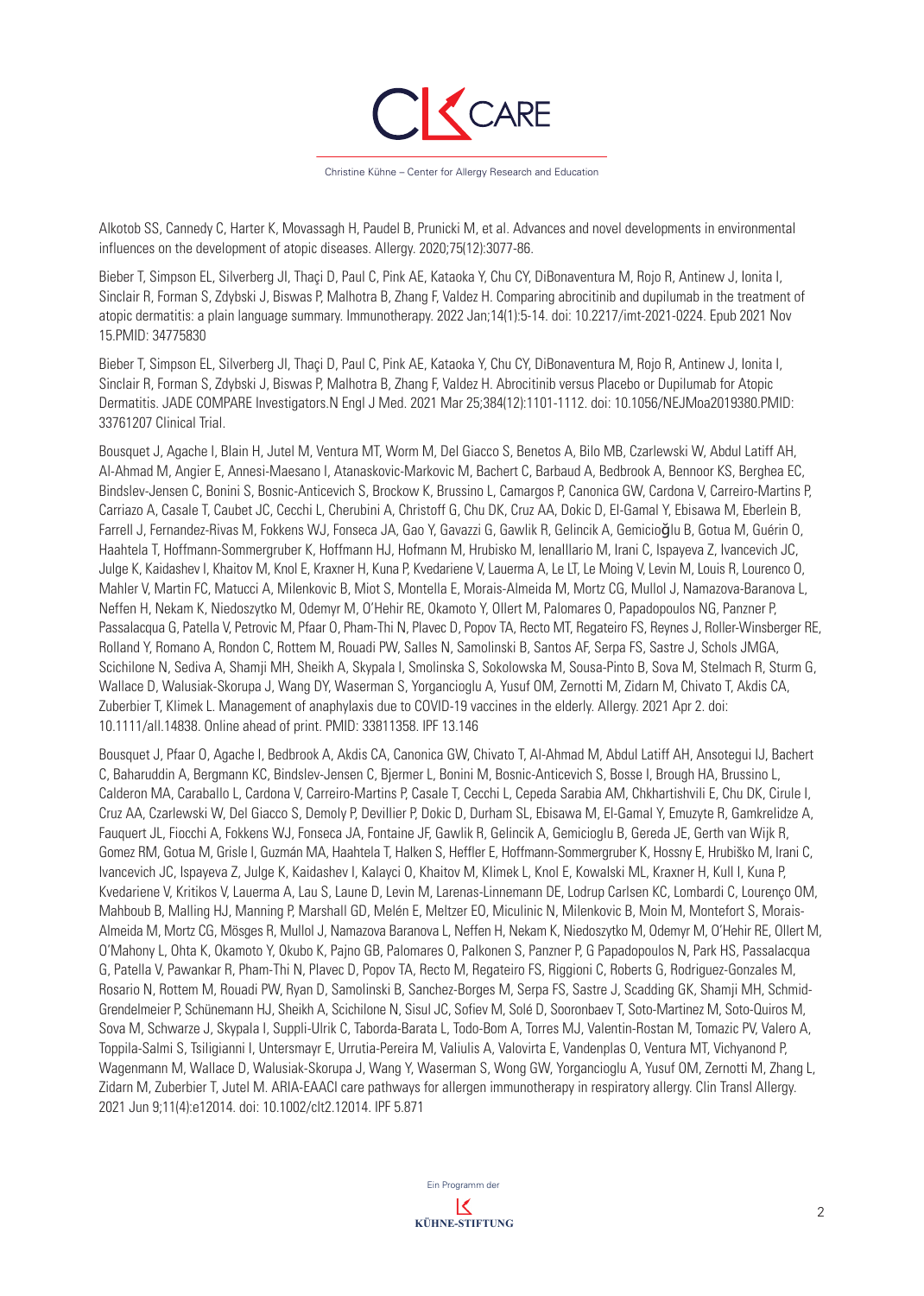

Christine Kühne – Center for Allergy Research and Education

Bousquet J, Czarlewski W, Zuberbier T, Mullol J, Blain H, Cristol JP, De La Torre R, Pizarro Lozano N, Le Moing V, Bedbrook A, Agache I, Akdis CA, Canonica GW, Cruz AA, Fiocchi A, Fonseca JA, Fonseca S, Gemicioğlu B, Haahtela T, Iaccarino G, Ivancevich JC, Jutel M, Klimek L, Kraxner H, Kuna P, Larenas-Linnemann DE, Martineau A, Melén E, Okamoto Y, Papadopoulos NG, Pfaar O, Regateiro FS, Reynes J, Rolland Y, Rouadi PW, Samolinski B, Sheikh A, Toppila-Salmi S, Valiulis A, Choi HJ, Kim HJ, Anto JM. Potential Interplay between Nrf2, TRPA1, and TRPV1 in Nutrients for the Control of COVID-19. Int Arch Allergy Immunol. 2021;182(4):324-338. doi: 10.1159/000514204. Review. IPF 2.917

Bousquet J, Czarlewski W, Zuberbier T, Mullol J, Blain H, Cristol JP, De La Torre R, Le Moing V, Pizarro Lozano N, Bedbrook A, Agache I, Akdis CA, Canonica GW, Cruz AA, Fiocchi A, Fonseca JA, Fonseca S, Gemicioğlu B, Haahtela T, Iaccarino G, Ivancevich JC, Jutel M, Klimek L, Kuna P, Larenas-Linnemann DE, Melén E, Okamoto Y, Papadopoulos NG, Pfaar O, Reynes J, Rolland Y, Rouadi PW, Samolinski B, Sheikh A, Toppila-Salmi S, Valiulis A, Choi HJ, Kim HJ, Anto JM. Spices to Control COVID-19 Symptoms: Yes, but Not Only….Int Arch Allergy Immunol. 2021;182(6):489-495. doi: 10.1159/000513538. IPF 2.917Cabanillas B, Akdis CA, Novak N. COVID-19 vaccine anaphylaxis: IgE, complement or what else? A reply to: "COVID-19 vaccine anaphylaxis: PEG or not?". Allergy. 2021 Jun;76(6):1938-1940. doi: 10.1111/all.14725. IPF 13.146

Cabanillas B, Akdis CA, Novak N. COVID-19 vaccines and the role of other potential allergenic components different from PEG. A reply to: "Other excipients than PEG might cause serious hypersensitivity reactions in COVID-19 vaccines". Allergy. 2021 Jun;76(6):1943-1944. doi: 10.1111/all.14761. IPF 13.146

Cabanillas B, Akdis CA, Novak N. Allergic reactions to the first COVID-19 vaccine: A potential role of polyethylene glycol? Allergy. 2021 Jun;76(6):1617-1618. doi: 10.1111/all.14711. IPF 13.146

Cabanillas B, Novak N, Akdis CA. The form of PEG matters: PEG conjugated with lipids and not PEG alone could be the specific form involved in allergic reactions to COVID-19 vaccines. Allergy. 2021 Nov 24. doi: 10.1111/all.15187. Online ahead of print. IPF 13.146

Cevhertas L, Ma S, Stanic B, Ochsner U, Jansen K, Ferstl R, Frei R, Chijioke O, Münz C, Zhang L, O'Mahony L, Akdis M, van de Veen W. IL-10 induces IgG4 production in NOD-scid Il2rγnull mice humanized by engraftment of peripheral blood mononuclear cells. Allergy. 2021 Nov;76(11):3525-3529. doi: 10.1111/all.15031. IPF 13.15

Chantveerawong T, Sangkangjanavanich S, Chiewchalermsri C, Pradubpongsa P, Mitthamsiri W, Jindarat S, Wang M, Akdis M, Sokolowska M, Akdis CA, Sangasapaviliya A, Boonpiyathad T. Increased circulating CRTH2 + Tregs are associated with asthma control and exacerbation. Allergy. 2021 Oct 22. doi: 10.1111/all.15145. Online ahead of print. IPF 13.146

Damialis A, Gilles S, Sofiev M, Sofieva V, Kolek F, Bayr D, et al. Higher airborne pollen concentrations correlated with increased SARS-CoV-2 infection rates, as evidenced from 31 countries across the globe. Proc Natl Acad Sci U S A. 2021;118(12).

Ding M, Dong X, Sun YL, Sokolowska M, Akdis M, van de Veen W, Azkur AK, Azkur D, Akdis CA, Gao YD. Recent advances and developments in COVID-19 in the context of allergic diseases. Clin Transl Allergy. 2021 Sep;11(7):e12065. doi: 10.1002/clt2.12065. PMID: 34582102. IPF 5.871

Eljaszewicz A, Ruchti F., Radzikowska U, Globinska A, Boonpiyathad T, Gschwend A, Morita H, Helbling A, Arasi S, Kahlert H, Berek N, Nandy A, Akdi Ms, Willers C, Moniuszko M, Akdis CA, Sokolowska M. Trained immunity and tolerance in innate lymphoid cells, monocytes, and dendritic cells during allergen specific immunotherapy. J Allergy Clin Immunol. 2021 May;147(5):1865-1877. doi: 10.1016/j.jaci.2020.08.042. IPF 10.793

Fan X, Xu ZB, Li CL, Zhang HY, Peng YQ, He BX, Liu XQ, Chen DH, Chen D, Akdis CA, Fu QL. Mesenchymal stem cells regulate type 2 innate lymphoid cells via regulatory T cells through ICOS-ICOSL interaction. Stem Cells. 2021 Jul;39(7):975-987. doi: 10.1002/stem.3369. Online ahead of print. IPF 6.022

Fernandez-Santamaria R, Satitsuksanoa P. Engineered IL-10: A matter of affinity. Allergy. 2021 Oct 9. doi: 10.1111/all.15132. Online ahead of print. IPF 13.146

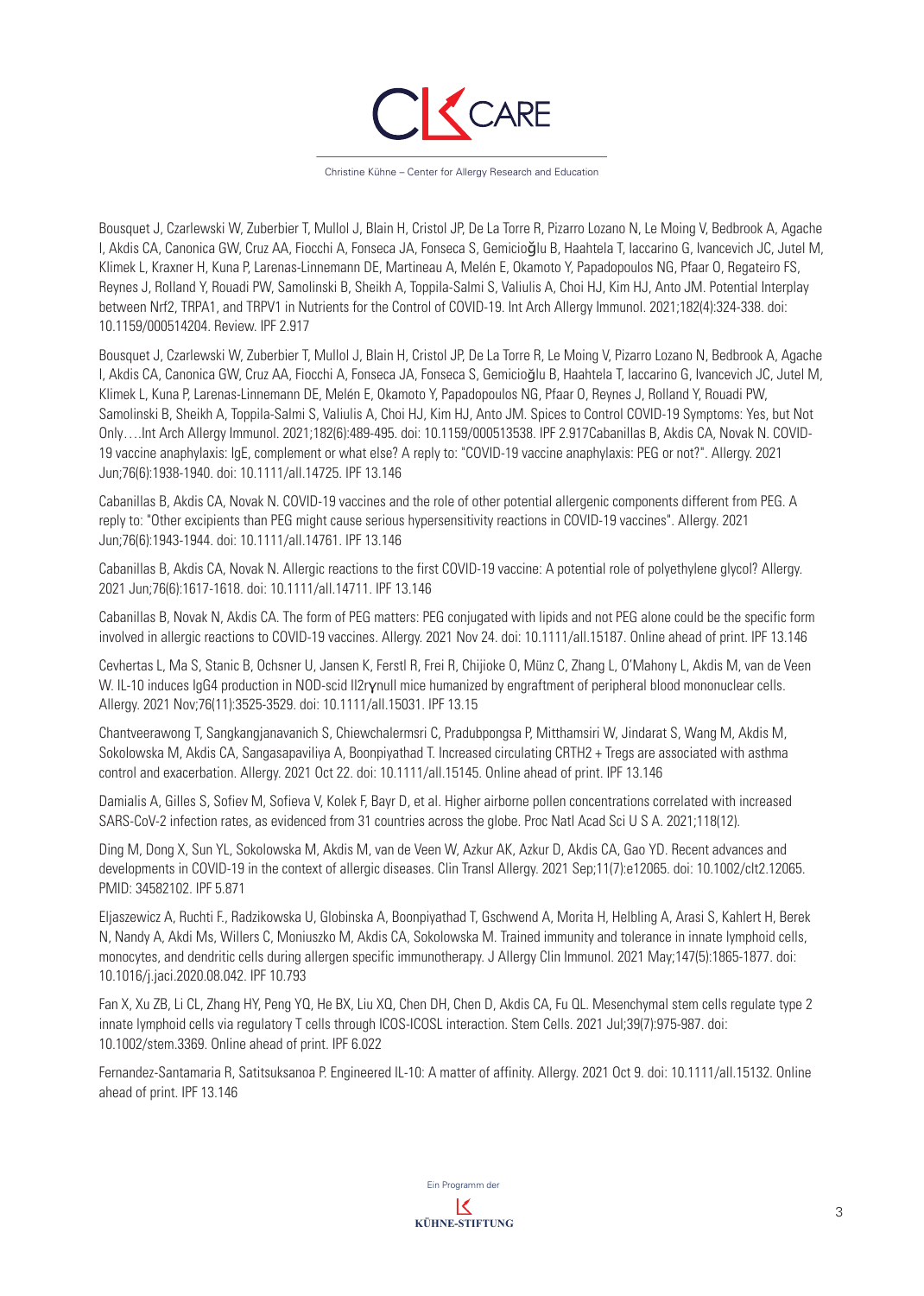

Gao Y, Ding M, Dong X, Zhang J, Azkur AK, Azkur D, Gan H, Sun Y, Fu W, Li W, Liang H, Cao Y, Yan Q, Can C, Gao H, Brüggen M , van de Veen W, Sokolowska M, Akdis M, Akdis CA. Risk factors for severe and critically ill COVID-19 patients: a review. Allergy. 2021 Feb;76(2):428-455. doi: 10.1111/all.14657. IPF 13.146

Gilles S, Damialis A, Traidl-Hoffmann C. Environmental factors: a "missing link" in COVID-19. Allergo J Int. 2021:1-4.

Hagemann J, Onorato GL, Jutel M, Akdis CA, Agache I, Zuberbier T, Czarlewski W, Mullol J, Bedbrook A, Bachert C, Bennoor KS, Bergmann KC, Braido F, Camargos P, Caraballo L, Cardona V, Casale T, Cecchi L, Chivato T, Chu DK, Cingi C, Correia-de-Sousa J, Del Giacco S, Dokic D, Dykewicz M, Ebisawa M, El-Gamal Y, Emuzyte R, Fauquert JL, Fiocchi A, Fokkens WJ, Fonseca JA, Gemicioglu B, Gomez M, Maia G, Haahtela T, Hamelmann E, Iinuma T, Ivancevich JC, Jassem E, Kalayci O, Kardas P, Khaitov M, Kuna P, Kvedariene V, Larenas-Linnemann DE, Lipworth B, Makris M, Maspero JF, Miculinic N, Mihaltan F, Mohammad Y, Montefort S, Morais-Almeida M, Mösges R, Naclerio R, Neffen H, Niedoszytko M, O'Hehir RE, Ohta K, Okamoto Y, Okubo K, Panzner P, Papadopoulos NG, Passalacqua G, Patella V, Pereira A, Pfaar O, Plavec D, Popov TA, Prokopakis EP, Puggioni F, Raciborski F, Reijula J, Regateiro FS, Reitsma S, Romano A, Rosario N, Rottem M, Ryan D, Samolinski B, Sastre J, Solé D, Sova M, Stellato C, Suppli-Ulrik C, Tsiligianni I, Valero A, Valiulis A, Valovirta E, Vasankari T, Ventura MT, Wallace D, Wang Y, Williams I, Yorgancioglu A, Yusuf OM, Zernotti M, Bousquet J, Klimek L. Differentiation of COVID-19 signs and symptoms from allergic rhinitis and common cold- An ARIA-EAACI-GA2 LENconsensus. Allergy. 2021 Aug;76(8):2354-2366. doi: 10.1111/all.14815. IPF 13.146

Herrmann N, Nümm TJ, Iwamoto K, Leib N, Koch S, Majlesain Y, Maintz L, Kirins H, Schnautz S, Bieber T. Vitamin D3-Induced Promotor Dissociation of PU.1 and YY1 Results in FcεRI Reduction on Dendritic Cells in Atopic Dermatitis. J Immunol. 2021 Feb 1;206(3):531-539. doi: 10.4049/jimmunol.2000667. Epub 2020 Dec 21.PMID: 3344306

Hose AJ, Pagani G, Karvonen AM, Kirjavainen PV, Roduit C, Genuneit J, Schmaußer-Hechfellner E, Depner M, Frei R, Lauener R, Riedler J, Schaub B, Fuchs O, von Mutius E, Divaret-Chauveau A, Pekkanen J, Ege MJ. Excessive Unbalanced Meat Consumption in the First Year of Life Increases Asthma Risk in the PASTURE and LUKAS2 Birth Cohorts. Front Immunol. 2021 Apr 27;12:651709. doi: 10.3389/fimmu.

Huelpuesch C., Reiger M. (2021). The skin microbiome – useful for diagnosis and therapy? Hautarzt

Hulpusch C, Tremmel K, Hammel G, Bhattacharyya M, de Tomassi A, Nussbaumer T, et al. Skin pH-dependent Staphylococcus aureus abundance as predictor for increasing atopic dermatitis severity. Allergy. 2020;75(11):2888-98.

Hulpusch C, Weins AB, Traidl-Hoffmann C, Reiger M. A new era of atopic eczema research: Advances and highlights. Allergy. 2021;76(11):3408-21.

Ivaska LE, Silvoniemi A, Palomares O, Turunen R, Waris M, Mikola E, Puhakka T, Söderlund-Venermo M, Akdis M, Akdis CA, Jartti T. Persistent human bocavirus 1 infection and tonsillar immune responses. Clin Transl Allergy. 2021 Jul;11(6):e12030. doi: 10.1002/clt2.12030. IPF 5.871

Jansen K, Cevhertas L, Ma S, Satitsuksanoa P, Akdis M, van de Veen W. Regulatory B cells, A to Z. Allergy. 2021 Sep;76(9):2699- 2715. doi: 10.1111/all.14763. Review. IPF 13.146

Jansen K, Satitsuksanoa P, Wirz OF, Schneider SR, van de Veen W, Tan G, Sokolowska M, Message SD, Kebadze T, Glanville N, Mallia P, Akdis CA, Moniuszko M, Johnston SL, Nadeau K, Akdis M. T regulatory cells from atopic asthmatic individuals show a Th2 like phenotype. Allergy. 2021 Dec 4. doi: 10.1111/all.15193. Online ahead of print. IPF 13.146

Jansen K, Wirz OF, van de Veen W, Tan G, Mirer D, Sokolowska M, Satitsuksanoa P, Message SD, Kebadze T, Glanville N, Mallia P, Skiepko R, Eljaszewicz A, Moniuszko M, Cardoso C, Gern JE, Papadopoulos NG, Akdis CA, Johnston SL, Nadeau KC, Akdis M. Loss of regulatory capacity in Treg cells following rhinovirus infection. J Allergy Clin Immunol. 2021 Oct;148(4):1016-1029.e16. doi: 10.1016/j.jaci.2021.05.045. IPF 10.793

Karlina R, Flexeder C, Musiol S, Bhattacharyya M, Schneider E, Altun I, et al. Differential effects of lung inflammation on insulin resistance in humans and mice. Allergy. 2022.

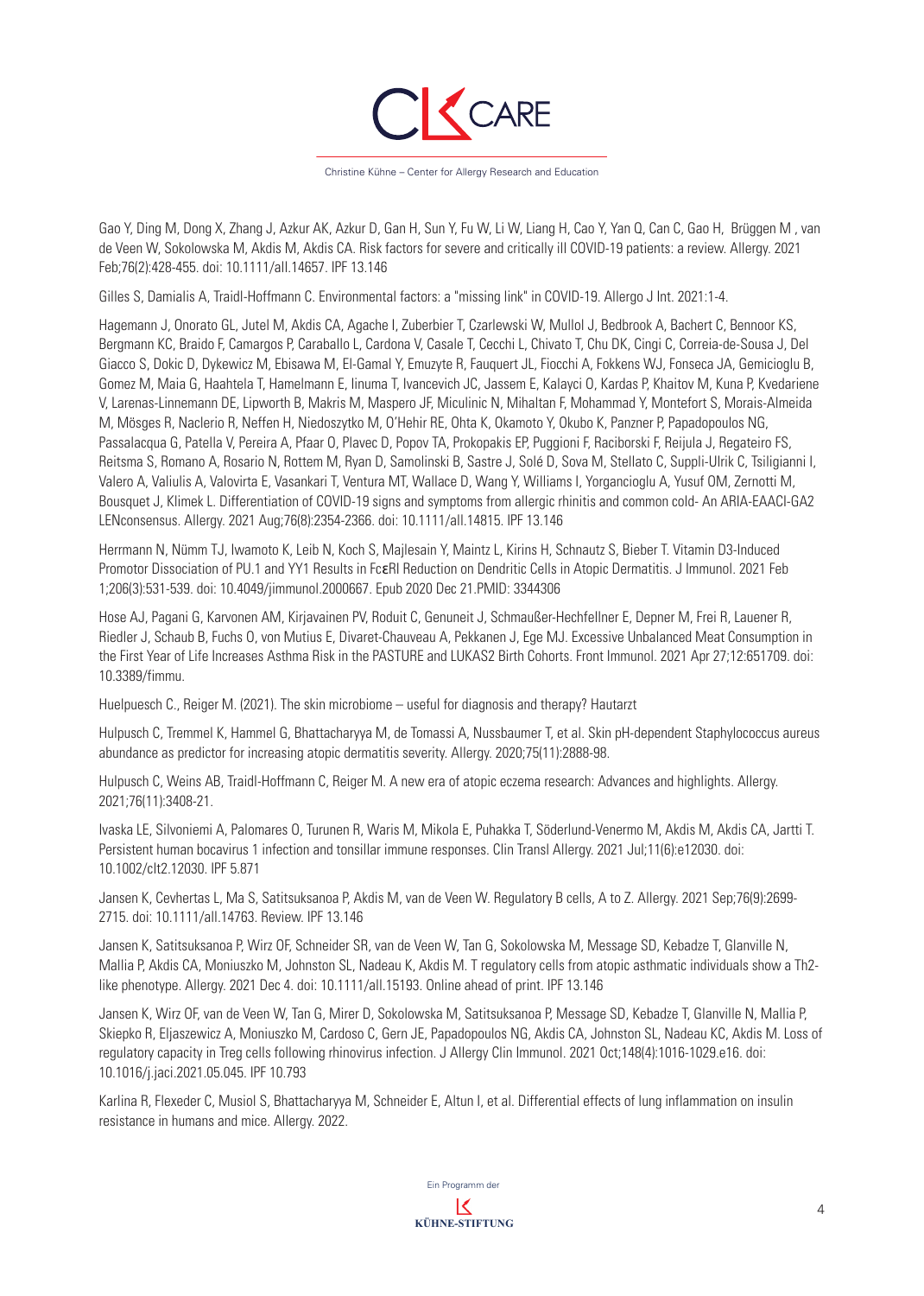

Klaeschen AS, Nümm TJ, Herrmann N, Leib N, Maintz L, Sakai T, Wenzel J, Bieber T. JAK1/2 inhibition impairs the development and function of inflammatory dendritic epidermal cells in atopic dermatitis. J Allergy Clin Immunol. 2021 Jun;147(6):2202-2212.e8. doi: 10.1016/j.jaci.2020.11.041. Epub 2020 Dec 15.PMID: 33338537.

Klimek L, Akdis CA, Jutel M, Zuberbier T, Bousquet J. Inhaled corticosteroids in early COVID-19-A tale of many facets. Allergy. 2021 Nov;76(11):3540-3542. doi: 10.1111/all.15041. IPF 13.146

Knudgaard MH, Andreasen TH, Ravnborg N, Bieber T, Silverberg JI, Egeberg A, Halling AS, Thyssen JP. Rhinitis prevalence and association with atopic dermatitis: A systematic review and meta-analysis. Ann Allergy Asthma Immunol. 2021 Jul;127(1):49-56.e1. doi: 10.1016/j.anai.2021.02.026. Epub 2021 Mar 5.PMID: 33684526

Komlósi ZI, van de Veen W, Kovács N, Szűcs G, Sokolowska M, O'Mahony L, Akdis M, Akdis CA. Cellular and molecular mechanisms of allergic asthma. Mol Aspects Med. 2021 Aug 4:100995. doi: 10.1016/j.mam.2021.100995. Online ahead of print. IPF 14.235

Luger T, Paller AS, Irvine AD, Sidbury R, Eichenfield LF, Werfel T, Bieber T. Topical therapy of atopic dermatitis with a focus on pimecrolimus. J Eur Acad Dermatol Venereol. 2021 Jul;35(7):1505-1518. doi: 10.1111/jdv.17272. Epub 2021 May 2.PMID: 33834524 Review.

Lunjani N, Tan G, Dreher A, Sokolowska M, Groeger D, Wawrzyniak M, Altunbulakli C, Westermann P, Basera W, Hobane L, Botha M, Gray C, Mankahla A, Gray C, Nadeau KC, Hlela C, Levin M, O'Mahony L, Akdis CA. Environment-dependent alterations of immune mediators in urban and rural south African children with atopic dermatitis. Allergy. 2021 Jun 4. doi: 10.1111/all.14974. Online ahead of print. PMID: 34086351. IPF 13.146

Maintz L, Bieber T, Bissonnette R, Jack C. Measuring Atopic Dermatitis Disease Severity: The Potential for Electronic Tools to Benefit Clinical Care. J Allergy Clin Immunol Pract. 2021 Apr;9(4):1473-1486.e2. doi: 10.1016/j.jaip.2021.02.027.PMID: 33838840

Maintz L, Welchowski T, Herrmann N, Brauer J, Kläschen AS, Fimmers R, Schmid M, Bieber T; CK-CARE Study Group, Schmid-Grendelmeier P, Traidl-Hoffmann C, Akdis C, Lauener R, Brüggen MC, Rhyner C, Bersuch E, Renner E, Reiger M, Dreher A, Hammel G, Luschkova D, Lang C. Machine Learning-Based Deep Phenotyping of Atopic Dermatitis: Severity-Associated Factors in Adolescent and Adult Patients. JAMA Dermatol. 2021 Dec 1;157(12):1414-1424. doi: 10.1001/jamadermatol.2021.3668.PMID: 34757407

Maurer DJ, Liu C, Xepapadaki P, Stanic B, Bachert C, Finotto S, Gao YD, Graser A, Jartti T, Kistler W, Kowalski M, Lukkarinen H, Pasioti M, Tan G, Villiger M, Zhang L, Zhang N, Akdis M, Papadopoulos NG, Akdis CA. Physical activity in asthma control and its immune modulatory effect in asthmatic preschoolers. Allergy. 2021 Sep 21. doi: 10.1111/all.15105. PMID: 34547110. IPF 13.146

Mitamura Y, Ogulur I, Pat Y, Rinaldi AO, Ardicli O, Cevhertas L, Brüggen MC, Traidl-Hoffmann C, Akdis M, Akdis CA. Dysregulation of the epithelial barrier by environmental and other exogenous factors. Contact Dermatitis. 2021 Dec; 85(6):615-26. doi:10.1111/cod.13959. IPF 6.600

Mitamura Y, Schulz D, Oro S, Li N, Kolm I, Lang C, Ziadlou R, Tan G, Bodenmiller B, Steiger P, Marzano A, de Prost N, Caudin O, Levesque M, Stoffel C, Schmid-Grendelmeier P, Maverakis E, Akdis CA, Brüggen MC. Cutaneous and systemic hyperinflammation drives maculopapular drug exanthema in severely ill COVID-19 patients. Allergy. 2021 Jun 22:10.1111/all.14983. doi: 10.1111/all.14983. Online ahead of print. IPF 13.146

Mohr N, Naatz M, Zeervi L, Langenbruch A, Bieber T, Werfel T, Wollenberg A, Augustin M. Cost-of-illness of atopic dermatitis in Germany: data from dermatology routine care. J Eur Acad Dermatol Venereol. 2021 Jun;35(6):1346-1356. doi: 10.1111/jdv.17203. Epub 2021 May 7.PMID: 33651457

Ogulur I, Pat Y, Ardicli O, Barletta E, Cevhertas L, Fernandez-Santamaria R, Huang M, Bel Imam M, Koch J, Ma S, Maurer DJ, Mitamura Y, Peng Y, Radzikowska U, Rinaldi AO, Rodriguez-Coira J, Satitsuksanoa P, Schneider SR, Wallimann A, Zhakparov D, Ziadlou R, Brüggen MC, van de Veen W, Sokolowska M, Baerenfaller K, Zhang L, Akdis M, Akdis CA. Advances and highlights in biomarkers of allergic diseases. Allergy. 2021 Sep 14. doi: 10.1111/all.15089. IPF 13.146

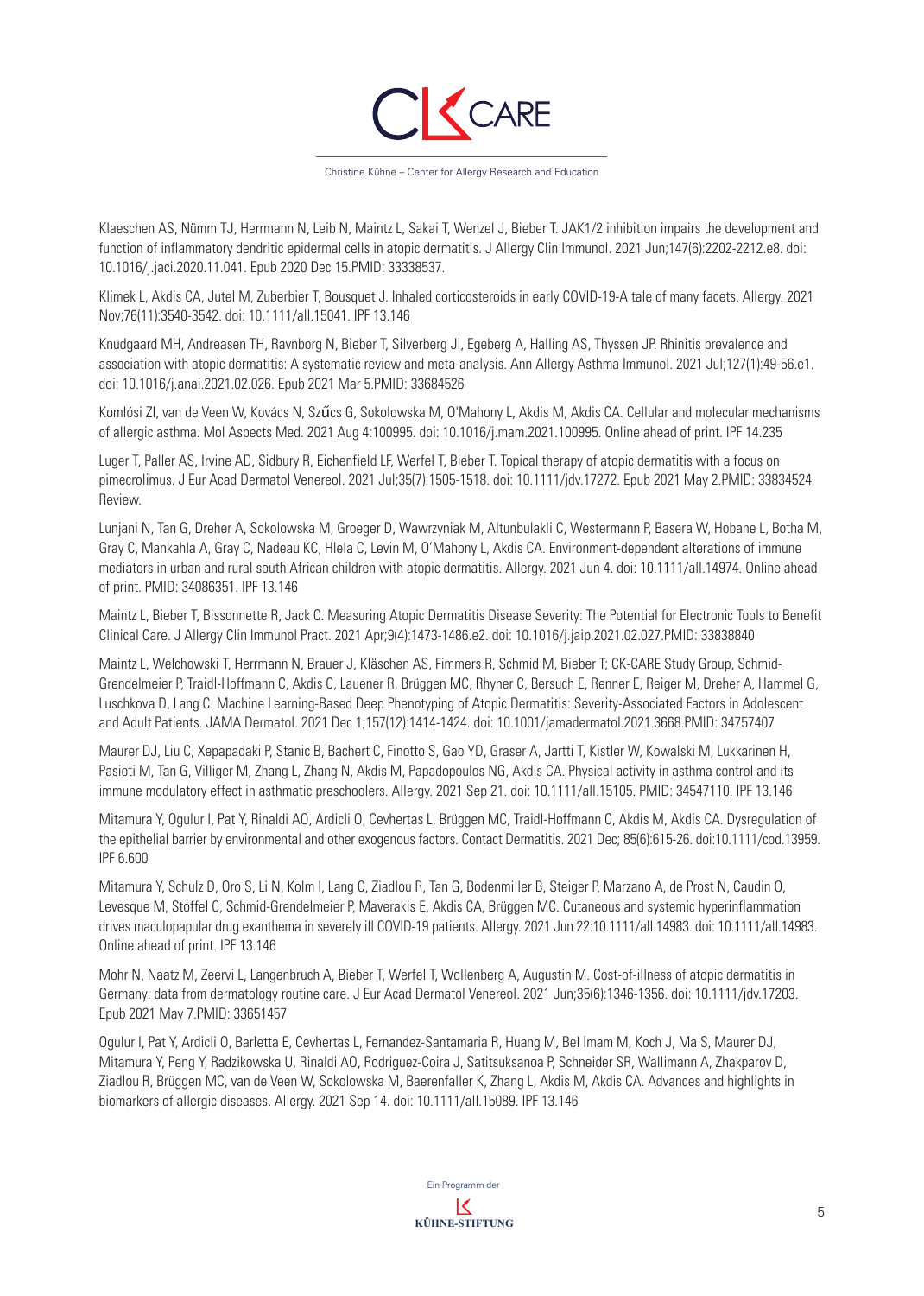

Peng YQ, Chen DH, Xu ZB, Fang SB, He BX, Liu XQ, Akdis CA, Fu QL. IL-33 receptor expression on myeloid and plasmacytoid dendritic cells after allergen challenge in patients with allergic rhinitis. Int Immunopharmacol. 2021 Dec;101(Pt B):108233. doi: 10.1016/ j.intimp.2021.108233. IPF 4.56

Reich K, Teixeira HD, de Bruin-Weller M, Bieber T, Soong W, Kabashima K, Werfel T, Zeng J, Huang X, Hu X, Hendrickson BA, Ladizinski B, Chu AD, Silverberg JI. Safety and efficacy of upadacitinib in combination with topical corticosteroids in adolescents and adults with moderate-to-severe atopic dermatitis (AD Up): results from a randomised, double-blind, placebo-controlled, phase 3 trial. Lancet. 2021 Jun 5;397(10290):2169-2181. doi: 10.1016/S0140-6736(21)00589-4. Epub 2021 May 21.PMID: 34023009 Clinical Trial.

Renert-Yuval Y, Thyssen JP, Bissonnette R, Bieber T, Kabashima K, Hijnen D, Guttman-Yassky E. Biomarkers in atopic dermatitis-a review on behalf of the International Eczema Council. J Allergy Clin Immunol. 2021 Apr;147(4):1174-1190.e1. doi: 10.1016/j.jaci.2021.01.013. Epub 2021 Jan 28.PMID: 33516871 Review.

Rinaldi AO, Korsfeldt A, Ward S, Burla D, Dreher A, Gautschi M, Stolpe B, Tan G, Bersuch E, Melin D, Askary Lord N, Grant S, Svedenhag P, Tsekova K, Schmid-Grendelmeier P, Möhrenschlager M, Renner ED, Akdis CA. Electrical impedance spectroscopy for the characterization of skin barrier in atopic dermatitis. Allergy. 2021 Apr 8. doi: 10.1111/all.14842. Online ahead of print. PMID: 33830511. IPF 13.146

Rostaher A, Rodriguez-Campos S, Deplazes P, Zwickl L, Akdis AC, Urwyler A, Wheeler DW, Audergon S, Fischer NM, Favrot C. Atopic dermatitis in West Highland white terriers - Part III: early life peripheral blood regulatory T cells are reduced in atopic dermatitis. Vet Dermatol. 2021 Jun;32(3):239-e63. doi: 10.1111/vde.12939. IPF 1.697

Sahiner UM, Layhadi JA, Golebski K, István Komlósi Z, Peng Y, Sekerel B, Durham SR, Brough H, Morita H, Akdis M, Turner P, Nadeau K, Spits H, Akdis C, Shamji MH. Innate lymphoid cells: The missing part of a puzzle in food allergy. 2021 Jul;76(7):2002-2016. doi: 10.1111/all.14776. Review. IPF 13.146

Sakai T, Herrmann N, Maintz L, Nümm TJ, Welchowski T, Claus RA, Gräler MH, Bieber T. Altered Serum Phospholipids in Atopic Dermatitis and Association with Clinical Status. JID Innov. 2021 Dec 22;2(2):100092. doi: 10.1016/j.xjidi.2021.100092. eCollection 2022 Mar.PMID: 35199091

Sakai T, Herrmann N, Maintz L, Nümm TJ, Welchowski T, Bieber T. Serum receptor activator of nuclear factor kappa-Β ligand/osteoprotegerin ratio correlates with severity and suggests fracture's risk in older women with atopic dermatitis. Allergy. 2021 Oct;76(10):3220-3223. doi: 10.1111/all.14971. Epub 2021 Jun 15.PMID: 34080196 No abstract available.

Sampath V, Rabinowitz G, Shah M, Jain S, Diamant Z, Jesenak M, Rabin R, Vieths S, Agache I, Akdis M, Barber D, Breiteneder H, Chinthrajah S, Chivato T, Collins W, Eiwegger T, Fast K, Fokkens W, O'Hehir RE, Ollert M, O'Mahony L, Palomares O, Pfaar O, Riggioni C, Shamji MH, Sokolowska M, Jose Torres M, Traidl-Hoffmann C, van Zelm M, Wang Y, Zhang L, Akdis CA, Nadeau KC. Vaccines and allergic reactions: The past, the current COVID-19 pandemic, and future perspectives. Allergy. 2021 Jun;76(6):1640-1660. doi: 10.1111/all.14840. IPF 13.146

Satitsuksanoa P, Daanje M, Akdis M, Boyd SD, van de Veen W. Biology and dynamics of B cells in the context of IgE-mediated food allergy. Allergy. 2021 Jun;76(6):1707-1717. doi: 10.1111/all.14684. IPF 13.146

Satitsuksanoa P, van de Veen W, Akdis M. B cells in food allergy. J Allergy Clin Immunol. 2021 Jan;147(1):49-51. doi: 10.1016/j.jaci.2020.11.014. IPF 10.793

Siegfried EC, Bieber T, Simpson EL, Paller AS, Beck LA, Boguniewicz M, Schneider LC, Khokhar FA, Chen Z, Prescilla R, Mina-Osorio P, Bansal A. Effect of Dupilumab on Laboratory Parameters in Adolescents with Atopic Dermatitis: Results from a Randomized, Placebo-Controlled, Phase 3 Clinical Trial. Am J Clin Dermatol. 2021 Mar;22(2):243-255. doi: 10.1007/s40257-020-00583-3. Epub 2021 Mar 3. PMID: 33655423 Free PMC article. Clinical Trial.